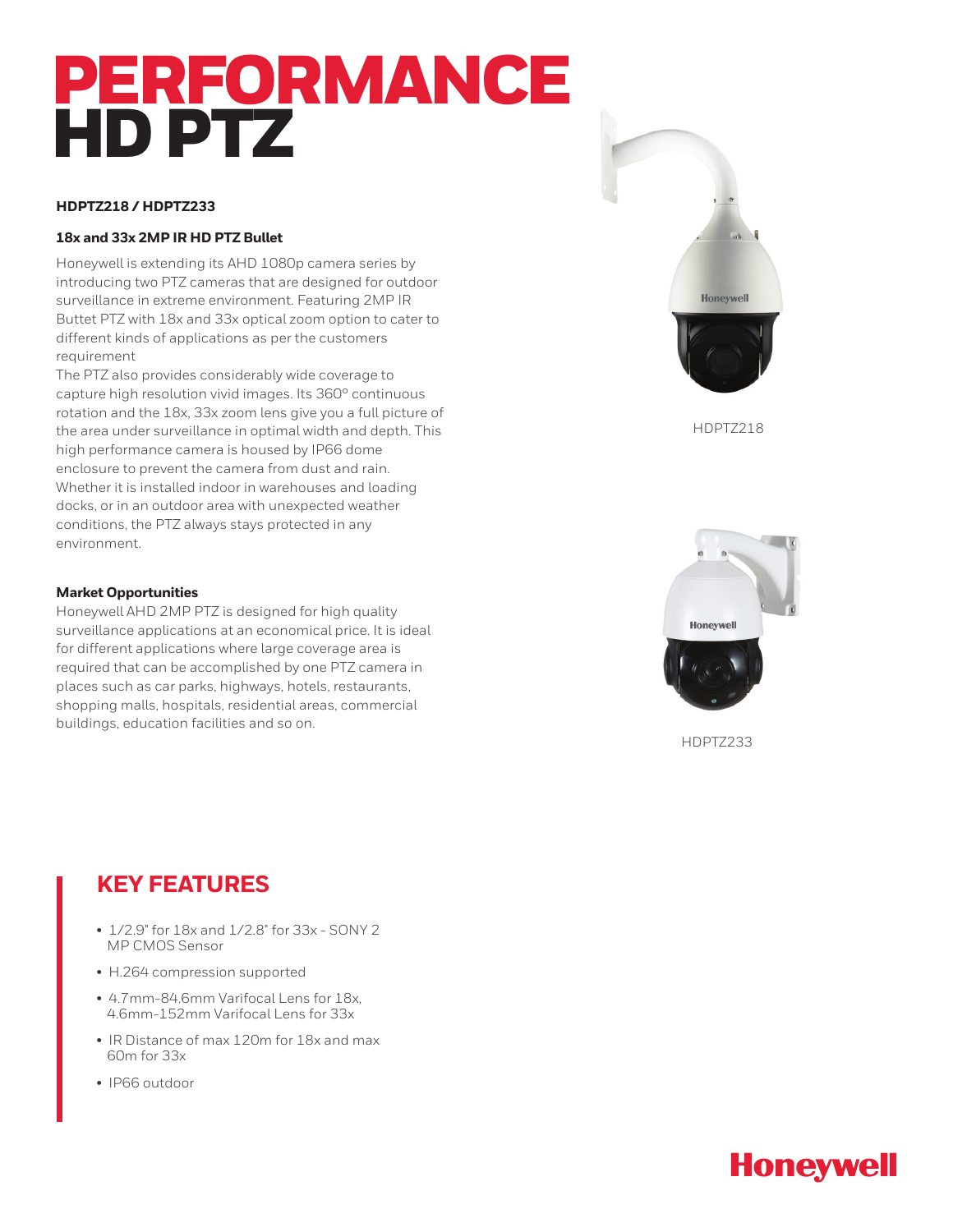# **PERFORMANCE HD PTZ**

HDPTZ218 / HDPTZ233

# **SPECIFICATIONS**

| <b>CAMERA</b>                       | <b>HDPTZ218</b>                      | <b>HDPTZ233</b>                  |
|-------------------------------------|--------------------------------------|----------------------------------|
| Image Sensor                        | 1/2.9" SONY 2.1MP CMOS<br>Sensor     | 1/2.8" SONY 2.4MP CMOS<br>Sensor |
| Horizontal Resolution               | 2MP                                  |                                  |
| S/N Ratio                           | >50db                                |                                  |
| <b>PTZ</b>                          |                                      |                                  |
| <b>Horizontal Rotation</b><br>Speed | $120^{\circ}/S$                      | $45^{\circ}$ /S                  |
| Horizontal Rotation Range           | $0^{\circ}$ ~360 $^{\circ}$          |                                  |
| <b>Tilt Rotation Speed</b>          | $60^{\circ}/s$                       | $30^{\circ}/s$                   |
| Tilt Rotation Range                 | $0^{\circ}$ ~90 $^{\circ}$           |                                  |
| Auto Flip                           | Support                              |                                  |
| Ratio Speed                         | Support                              |                                  |
| 360° Scan                           | Support                              |                                  |
| A-B Scan                            | Support                              |                                  |
| Preset Points                       | 220                                  |                                  |
| <b>Guard Tours</b>                  | 3 groups                             |                                  |
| <b>Guard Points</b>                 | Max.16 points                        |                                  |
| <b>LENS</b>                         |                                      |                                  |
| Focus Length                        | 4.7mm-84.6mm                         | 4.6mm-152mm                      |
| Focus Control                       | 18X Optical Zoom                     | 33X Optical Zoom                 |
| <b>NIGHT VISION</b>                 |                                      |                                  |
| Infrared LED                        | ¢42x8PCS                             | ¢42x6PCS                         |
| IR Range                            | 120m                                 | 60m                              |
| <b>COMMUNICATION</b>                |                                      |                                  |
| <b>Communication Protocol</b>       | UTC                                  |                                  |
| Communication interface             | COAXAIL CABLE                        |                                  |
| <b>GENERAL</b>                      |                                      |                                  |
| Weatherproof                        | <b>IP66</b>                          |                                  |
| Operating Temperature               | Indoor: 0°~ +40° Outdoor: -20°~ +60° |                                  |
| Operating Humidity                  | ≤90% Non Condensing                  |                                  |
| Heater & Blower                     | Auto temperature control             |                                  |
| Power                               | DC12V/3A                             |                                  |
| Lightning Protection                | Transient voltage 6000V              |                                  |
| Dimension                           | 31x31x44(mm)                         | 29.5x28x17(cm)                   |
| Weight                              | 10.2Kgs                              | 4.2Kgs                           |